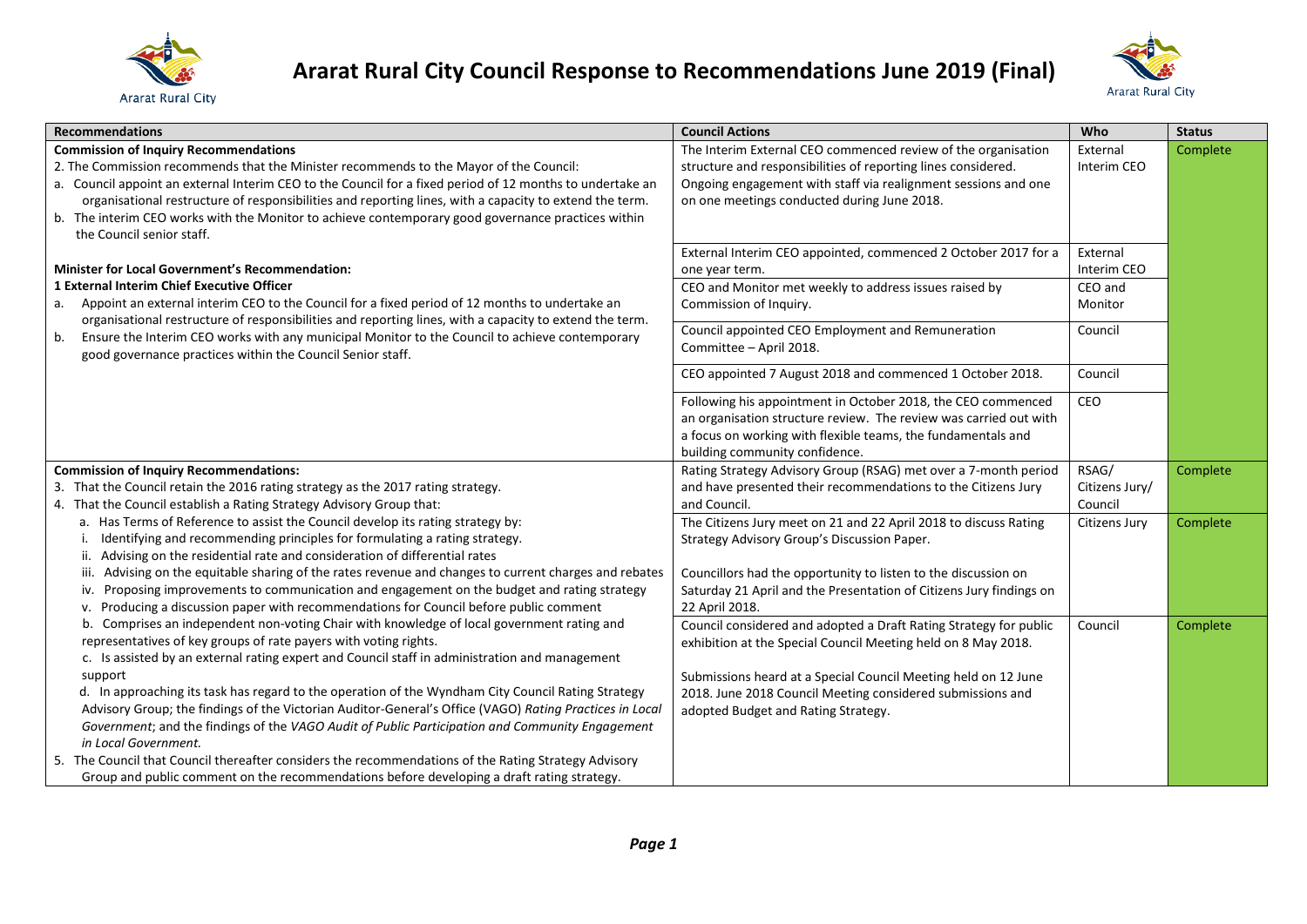



|    | <b>Recommendations</b>                                                                                                                                                 | <b>Council Actions</b> | Who | <b>Status</b> |
|----|------------------------------------------------------------------------------------------------------------------------------------------------------------------------|------------------------|-----|---------------|
|    | 6. That Council prepare a rating strategy in accordance with the Local Government Better Practice Guide                                                                |                        |     |               |
|    | to determine the rating structure that will provide the most equitable imposition of rates and charges.                                                                |                        |     |               |
|    | The strategy should be developed after the results of the 1 January 2018 general revaluation of                                                                        |                        |     |               |
|    | properties is known.                                                                                                                                                   |                        |     |               |
|    | 7. That Council develop an implementation plan, which will transition the current rating structure to the                                                              |                        |     |               |
|    | proposed rating structure with the aim of providing a reasonable degree of stability in the level of the rates                                                         |                        |     |               |
|    | burden.                                                                                                                                                                |                        |     |               |
|    | <b>Minister for Local Government's Recommendation</b>                                                                                                                  |                        |     |               |
|    | 2 Rating Strategy                                                                                                                                                      |                        |     |               |
|    | a. Retain the Council's 2016 rating strategy as the 2017 rating strategy and reflect this in the Council's                                                             |                        |     |               |
|    | 2017/2018 budget.                                                                                                                                                      |                        |     |               |
| b. | Establish a rating strategy advisory group:                                                                                                                            |                        |     |               |
|    | Has terms of reference to assist the Council develop its rating strategy by:                                                                                           |                        |     |               |
|    | 1 Identifying and recommending principles for formulating its ratings strategy.                                                                                        |                        |     |               |
|    | 2 Advising on the residential rate and consideration of differential rates                                                                                             |                        |     |               |
|    | 3 Advising on the equitable sharing of the rate revenue and changes to current charges and                                                                             |                        |     |               |
|    | rebates                                                                                                                                                                |                        |     |               |
|    | 4 Proposing improvements to communication and engagement on the budget and rating strategy                                                                             |                        |     |               |
|    | 5 Producing a discussion paper with recommendations for Council before public comment.                                                                                 |                        |     |               |
|    | Comprises an independent non-voting Chair with knowledge of local government rating, and<br>ii.                                                                        |                        |     |               |
|    | representatives of key groups of ratepayers with voting rights.<br>Is assisted by an external rating expert and Council staff in administration and management<br>iii. |                        |     |               |
|    | support.                                                                                                                                                               |                        |     |               |
|    | In approaching its task has regard to the operation of the Wyndham City Council Rating Strategy<br>iv.                                                                 |                        |     |               |
|    | Advisory Group; the findings of the Victorian Auditor-General's Office (VAGO) Rating Practices in                                                                      |                        |     |               |
|    | Local Government; and the findings of the VAGO Audit VAGO Audit of Public Participation and                                                                            |                        |     |               |
|    | Community Engagement in Local Government.                                                                                                                              |                        |     |               |
|    | Gives significant regard to being informed by the outcomes of a Citizens' Jury-type approach<br>v.                                                                     |                        |     |               |
|    | involving members of the local community.                                                                                                                              |                        |     |               |
| с. | Consider the recommendations of the Rating Strategy Advisory Group and public comment on the                                                                           |                        |     |               |
|    | recommendations before developing a draft rating strategy.                                                                                                             |                        |     |               |
| d. | Prepare a rating strategy in accordance with the Local Government Better Practice Guide to determine                                                                   |                        |     |               |
|    | the rating structure that will provide the most equitable imposition of rates and charges. The strategy                                                                |                        |     |               |
|    | should be developed after the results of the 1 January 2018 general revaluation of properties is                                                                       |                        |     |               |
|    | known.                                                                                                                                                                 |                        |     |               |
| e. | Develop an implementation plan, which would transition the current rating structure to any proposed                                                                    |                        |     |               |
|    | new rating structure, with the aim of providing a reasonable degree of stability in the lever of the                                                                   |                        |     |               |
|    | rates burden.                                                                                                                                                          |                        |     |               |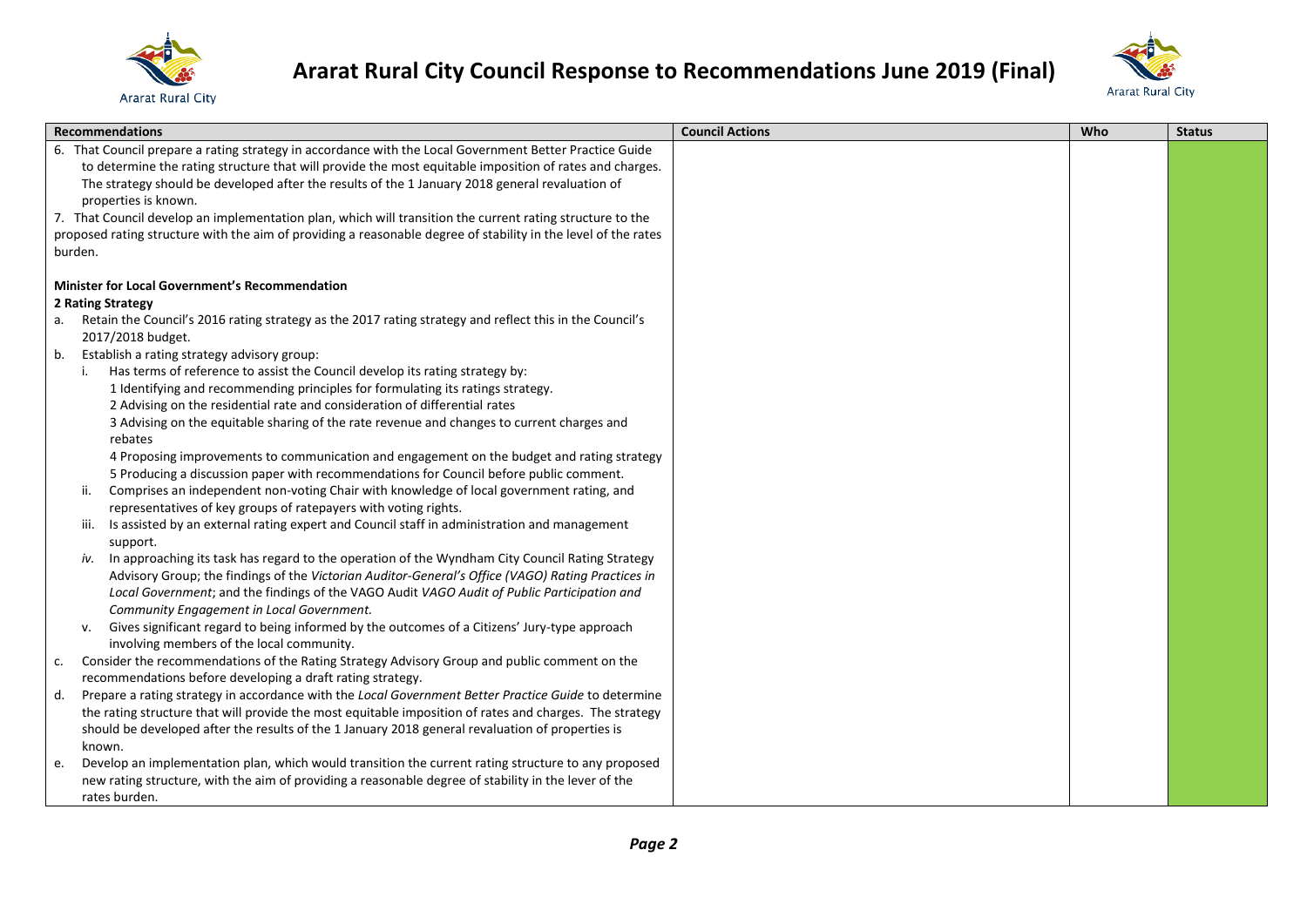



| <b>Recommendations</b>                                                                                                                                                                                                                                                                                                                                                                                                                                                                                                         | <b>Council Actions</b>                                                                                                                                                                                                                                                                | Who                                    | <b>Status</b> |
|--------------------------------------------------------------------------------------------------------------------------------------------------------------------------------------------------------------------------------------------------------------------------------------------------------------------------------------------------------------------------------------------------------------------------------------------------------------------------------------------------------------------------------|---------------------------------------------------------------------------------------------------------------------------------------------------------------------------------------------------------------------------------------------------------------------------------------|----------------------------------------|---------------|
| <b>Commission of Inquiry Recommendation:</b><br>9. That Council undertake a review of its current range and level of service provision to the community<br>with a view to making structural changes that ensure it can fully fund its asset renewal requirements and<br>remain financially viable over the long term.<br><b>Minister for Local Government's Recommendation</b><br><b>3 Financial Stability</b><br>Undertake a review of its current range and level of service provision to the community with a view to<br>a. | Review the existing Service Review documentation and develop an<br>implementation plan.                                                                                                                                                                                               | Monitor<br>and External<br>Interim CEO | Complete      |
|                                                                                                                                                                                                                                                                                                                                                                                                                                                                                                                                | Implementing the current Service Review program by September<br>2019.<br>Business Analyst appointed to coordinate and support service<br>review program.                                                                                                                              | External<br>Interim CEO                | Complete      |
| making structural changes that ensure it can fully fund its asset renewal requirements and remain<br>financially viable over the long term.                                                                                                                                                                                                                                                                                                                                                                                    | CEO met Business Analysts to assess the model used for carrying<br>out Service Reviews. Ongoing meetings held with Analysts to keep<br>CEO up to date with agreed review process and outcomes.<br>All Service Reviews completed and final report presented to CEO<br>on 21 June 2019. | CEO                                    |               |
| <b>Commission of Inquiry Recommendations</b><br>10. The Commission recommends that the Minister recommends to the Mayor of the Council that:<br>Council reviews its community engagement policy<br>a.<br>Council processes for documenting and evaluating community engagement be included in the<br>b.<br>policy<br>Council consider the findings of the VAGO Audit of Public Participation and Community<br>$\mathsf{C}$ .<br>Engagement in Local Government in reviewing its community engagement policy.                   | Council adopted C.1.10 Community Engagement Policy on 20<br>March 2018.                                                                                                                                                                                                               | Council                                | Complete      |
| <b>Minister for Local Government's Recommendation</b><br>4 Community Engagement<br>Review its community engagement policy<br>a.<br>Include processes for documenting and evaluating community engagement in its community<br>b.<br>engagement policy<br>Consider the findings of the VAGO Audit of Public Participation and Community Engagement in Local<br>c.<br>Government in reviewing its community engagement policy.                                                                                                    |                                                                                                                                                                                                                                                                                       |                                        |               |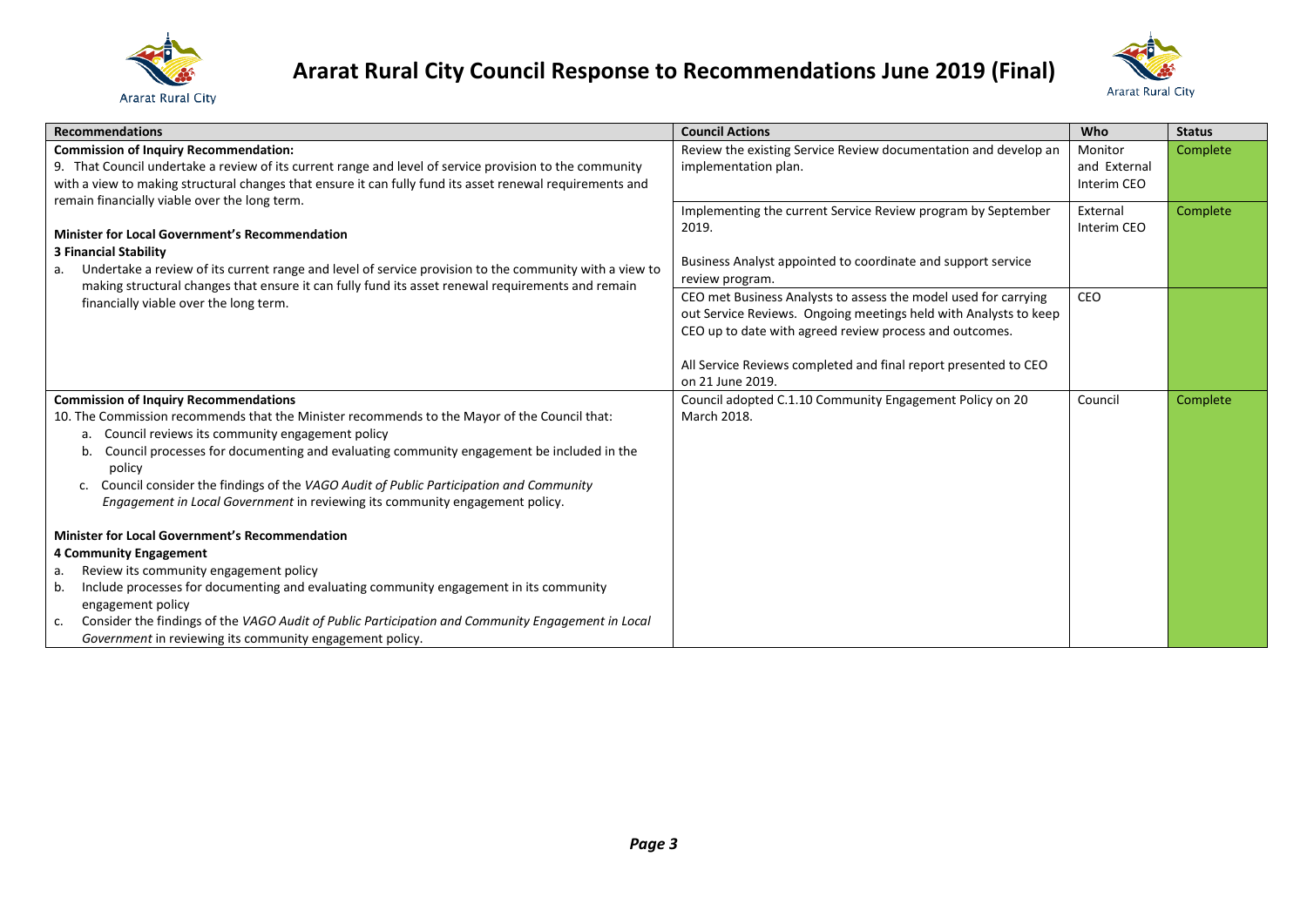



| <b>Recommendations</b>                                                                                                                               | <b>Council Actions</b>                                              | Who                            | <b>Status</b>     |
|------------------------------------------------------------------------------------------------------------------------------------------------------|---------------------------------------------------------------------|--------------------------------|-------------------|
| <b>Commission of Inquiry Recommendation:</b>                                                                                                         | The Ministerial and Commission of Inquiry Recommendations           | External                       | Complete          |
| 12 The Commission recommends that the Minister recommends to the Mayor of the Council that it adopt                                                  | were tabled for discussion at the Audit Committee Meeting held      | Interim CEO                    |                   |
| best practice and restrict Councillor access only to the minutes of the Audit Committee meetings and                                                 | 18 September 2017.                                                  |                                |                   |
| Councillors no longer approve recommendations of the Internal Auditor                                                                                |                                                                     |                                |                   |
|                                                                                                                                                      | The proposed changes to Audit reporting were discussed at length    |                                |                   |
| Minister of Local Government's Recommendation:                                                                                                       | and the consensus was that in moving forward the CEO will be        |                                |                   |
| <b>5 Audit Committee</b>                                                                                                                             | deemed responsible for tracking and implementing all                |                                |                   |
| a. Adopt best practice by:                                                                                                                           | recommendations of the Internal Auditor and Council will have       |                                |                   |
| Restricting access by Councillors who are not Audit Committee members, to only the minutes of                                                        | access to the Audit Committee minutes via an Information Report     |                                |                   |
| Audit Committee meetings, and<br>Ensure Councillors no longer approve recommendations of the Internal Auditor.<br>ii.                                | in the Council Meeting agenda.                                      |                                |                   |
|                                                                                                                                                      | Revised Audit Committee Charter adopted by Council on 17            |                                |                   |
|                                                                                                                                                      | October 2017.                                                       |                                |                   |
|                                                                                                                                                      |                                                                     |                                |                   |
| <b>Minister for Local Government's Recommendation:</b>                                                                                               | Crs McLean and Allgood gave a statement at the 21 November          | External                       | Complete          |
| 6. Code of Conduct                                                                                                                                   | 2017 Council Meeting responding to alleged breaches of the          | Interim CEO                    |                   |
| a. Take steps under its Councillor Code of Conduct to address the Commission's findings in relation to                                               | Councillor Code of conduct.                                         | and Municipal                  |                   |
| potential breaches of the Code of Conduct.                                                                                                           |                                                                     | Monitor                        |                   |
|                                                                                                                                                      | The Council resolved to accept both Councillors statements and      |                                |                   |
|                                                                                                                                                      | proposed remedies. (A copy is attached of the Council Meeting       |                                |                   |
|                                                                                                                                                      | Minutes relating to this item)                                      |                                |                   |
| <b>Commission of Inquiry Recommendation:</b>                                                                                                         | Ms Janet Dore appointed Municipal Monitor on 23 August 2017.        | This role was<br>a Ministerial | Complete          |
| 1 The Commission recommends to the Minister that at a minimum, she appoint a Monitor to the Council<br>for the next two years with a specific brief. | Monitor continues to attend all Council Meetings and Assembly of    | appointment                    |                   |
|                                                                                                                                                      | Councillors. The monitor met with the Mayor and CEO on a            |                                |                   |
|                                                                                                                                                      | regular basis.                                                      |                                |                   |
|                                                                                                                                                      |                                                                     |                                |                   |
|                                                                                                                                                      | Notification received from the Minister for Local Government on     |                                |                   |
|                                                                                                                                                      | 21 May 2019 advising that the appointment of Ms Dore concludes      |                                |                   |
|                                                                                                                                                      | effective from 2 May 2019.                                          |                                |                   |
| <b>Commission of Inquiry Recommendation:</b>                                                                                                         | N/A                                                                 | Minister for                   | As part of LG     |
| 8. The Commission recommends to the Minister that accountability to the community be improved by                                                     |                                                                     | Local                          | <b>Act Review</b> |
| amending the Act to require a Council to justify the use of a uniform rate as a method for the                                                       |                                                                     | Government                     |                   |
| equitable imposition of rates as it currently requires for the use of differential rates                                                             |                                                                     |                                |                   |
| <b>Commission of Inquiry Recommendation:</b>                                                                                                         | In November 2017 Council wrote to the VEC to advise of              | External                       | Complete          |
|                                                                                                                                                      | Commission's recommendations regarding the future electoral         | Interim CEO                    |                   |
| 11. The Commission recommends that the Minister recommends to the Electoral Commission that prior to                                                 | structure of municipality. The last electoral review was conducted  |                                |                   |
| its next statutory review it undertake a review of the unsubdivided electoral structure at the Council in                                            | prior to the 2008 general election. The next review is due prior to |                                |                   |
| light of the findings of this report.                                                                                                                | the 2020 general election.                                          |                                |                   |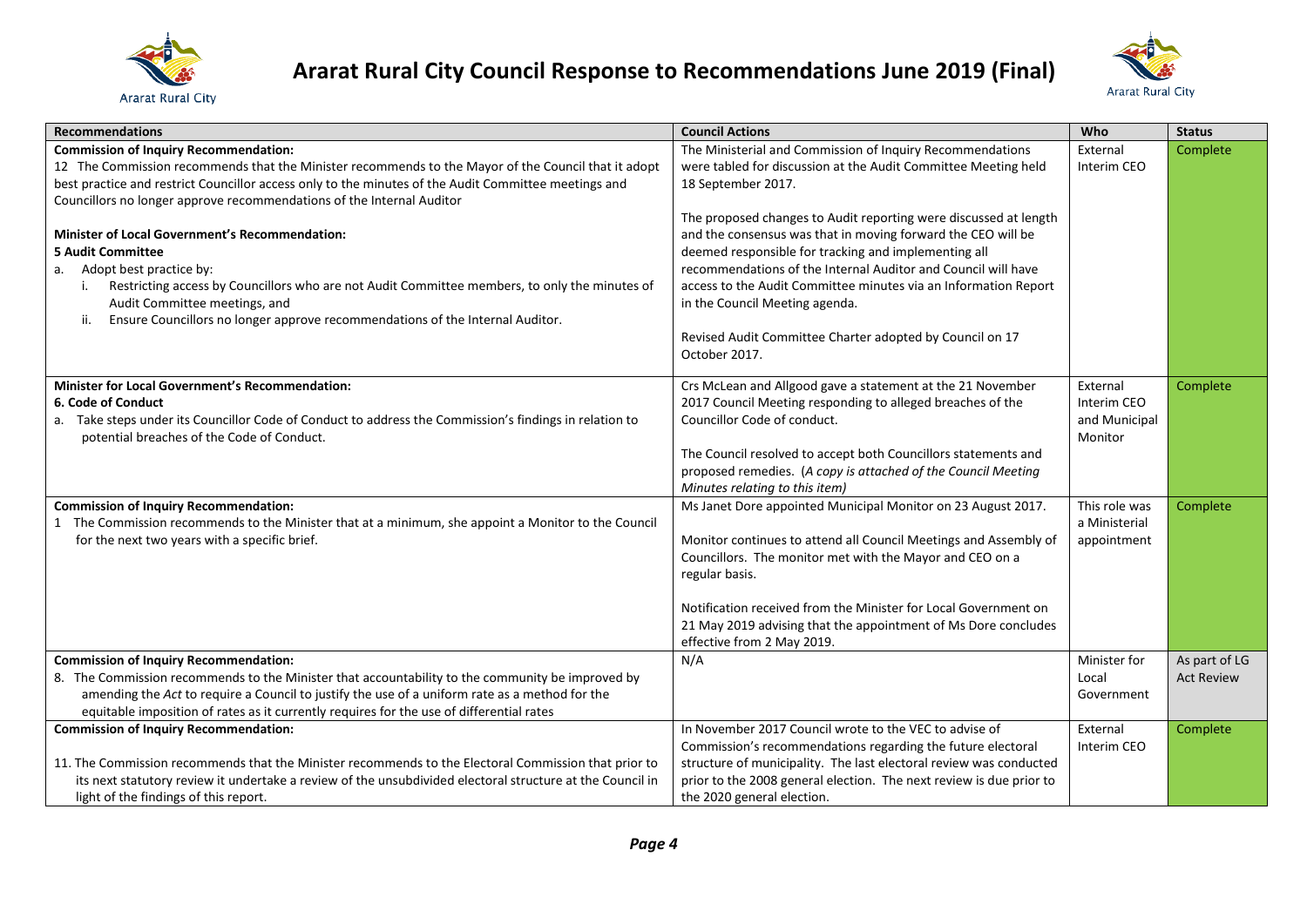



| <b>Recommendations</b>                                                                                                                                                                                                                                                                                                                                                                                                                                                                                | <b>Council Actions</b>                                                                                                                                                                                                                                                                                                                                                                                                                                                                                                       | Who                            | <b>Status</b> |
|-------------------------------------------------------------------------------------------------------------------------------------------------------------------------------------------------------------------------------------------------------------------------------------------------------------------------------------------------------------------------------------------------------------------------------------------------------------------------------------------------------|------------------------------------------------------------------------------------------------------------------------------------------------------------------------------------------------------------------------------------------------------------------------------------------------------------------------------------------------------------------------------------------------------------------------------------------------------------------------------------------------------------------------------|--------------------------------|---------------|
|                                                                                                                                                                                                                                                                                                                                                                                                                                                                                                       | The VEC have completed a Representation Review of the Ararat<br>Rural City Council. The final report was presented to the Minister<br>for Local Government in May 2019. The report recommends that<br>Ararat Rural City Council to consist of seven Councillors elected<br>from an unsubdivided electoral structure.                                                                                                                                                                                                         | <b>VEC</b>                     | Complete      |
| Other Observations - Page 40<br>"The minutes of Council meetings are also replete with information statements and reports from unnamed<br>officers."<br>"Where strategic or policy materials appear they are almost always to the back of the agenda. It appears<br>some staff retain the hallmarks of the old-style information and decision-making approach and are unable<br>or unwilling to make the break into corporate strategic and policy approach to decision making the Act<br>prescribes" | Council Meeting Agenda templates now includes the Author's title<br>on each report.<br>Revised template of the Council Meeting agenda agreed for<br>introduction in February 2018.<br>The reformatted Council Meeting Agenda now allows for ease of<br>reading and improved decision making. This includes all strategic<br>items now listed at the beginning of the agenda followed by<br>information reports. Recommendations are clearly identified.<br>A further review of the Council Meeting agenda was carried out in | External<br>Interim CEO<br>CEO | Complete      |
|                                                                                                                                                                                                                                                                                                                                                                                                                                                                                                       | March 2019 with an emphasis on presentation and content.<br>The CEO met with staff members responsible for report writing to<br>communicate the requirements of the review.                                                                                                                                                                                                                                                                                                                                                  |                                |               |